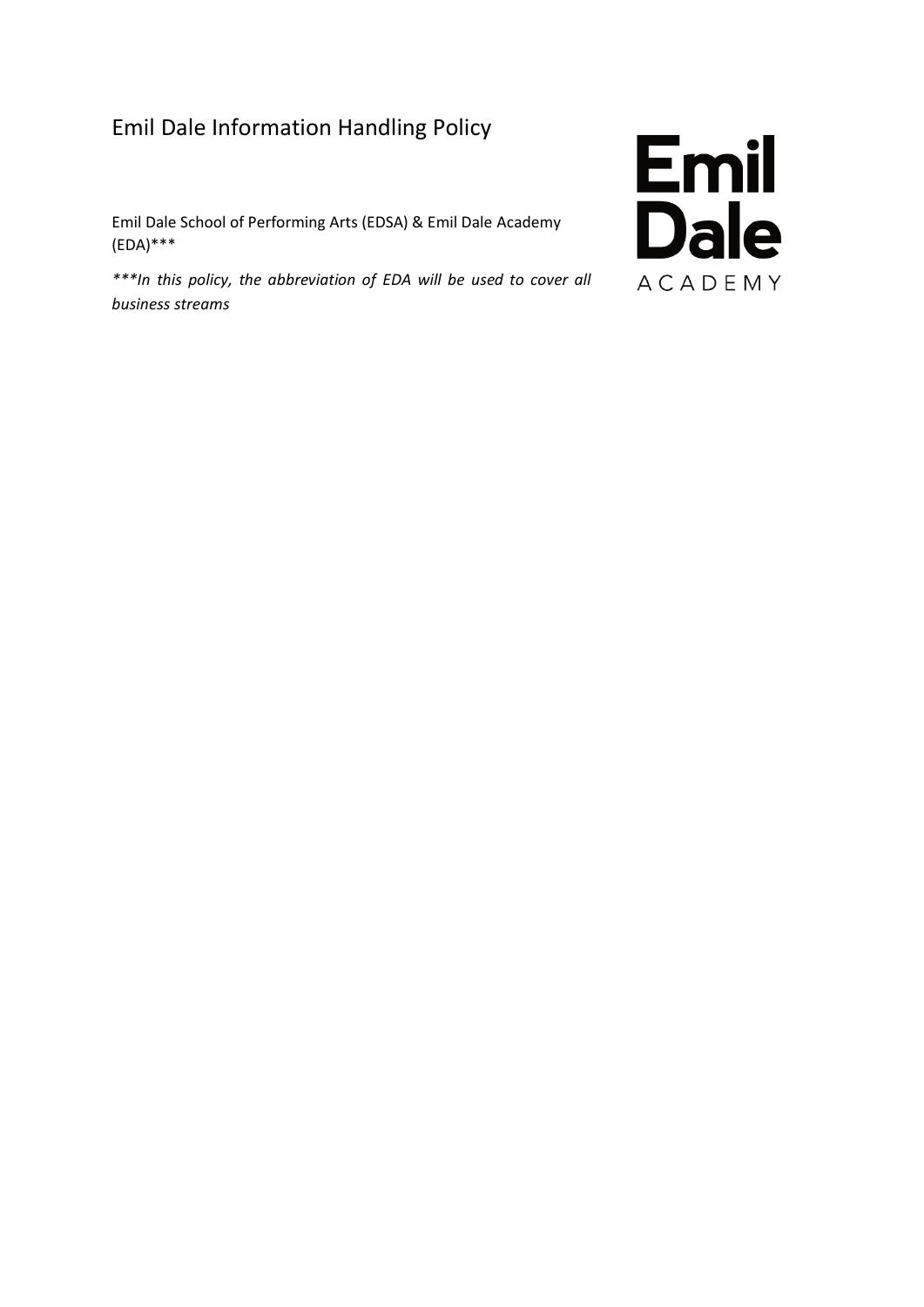# **1. Aims, Purpose and Scope**

This Information Handling Policy specifically relates to EDA's handling of its student's and applicants' data. It seeks to explain what software EDA uses to store your data, what data of yours is stored by EDA, and how this data is protected.

If you wish to read more information on your stored personal data at EDA, please read either the Emil Dale Academy Privacy and Information Security Policy, and/or the EDA Student Privacy Notice.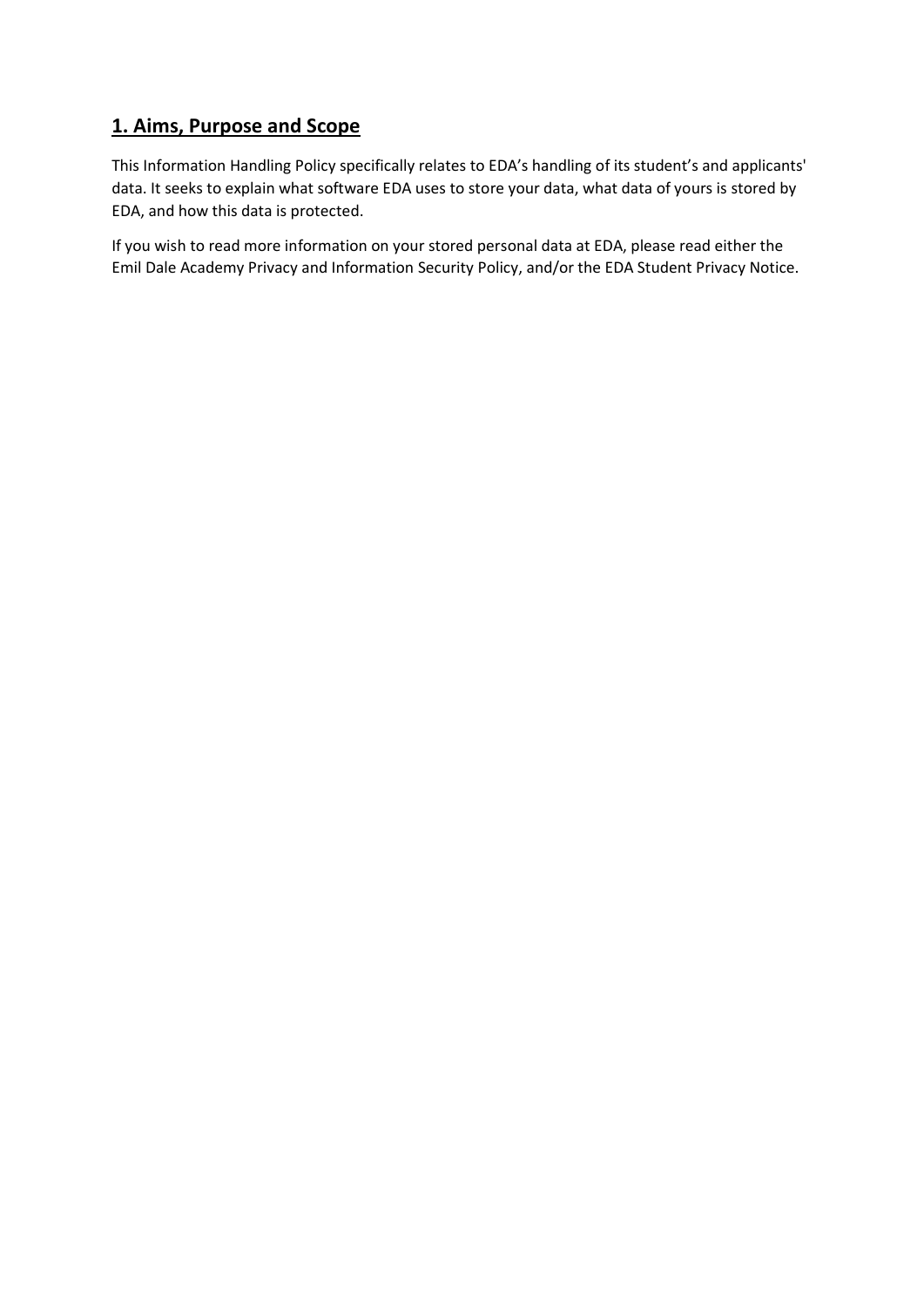# **2. Aims, Purpose and Scope**

#### **2A. Data collected and purpose**

EDA processes personal information taken from:

- your application,
- enrolment form,
- referees or other third parties supporting your application,
- information and documentation you provide in support of your application, and
- information collected or created during your time with us such as:
	- o tuition notes and course progression,
	- o attendance record,
	- o your photograph,
	- o correspondence,
	- o feedback and other comments,
	- o details of payments made and received or debts owed,
	- o complaints,
	- o enquiries, and
	- o information you are required to provide such as:
		- special requirements.
		- health or diversity information, and
		- marketing preferences.

We use this information to:

- provide your course and support your studies and welfare,
- to verify your identity,
- maintain contact with you (by post, email and phone),
- offer additional related services and information,
- monitor and enforce the conditions of our agreement with you,
- to manage payments,
- for credit scoring and assessment,
- debt tracing.
- to manage your use of facilities (e.g. libraries) and participation at events,
- to support disciplinary, complaint, and quality assurance processes and arrangements,
- to fulfil our legal obligations,
- for internal and external auditing purposes, and
- to report on our activities and monitor diversity (this will be in an anonymised form).

We will also store the details of the emergency contacts you have provided in case we need to contact them.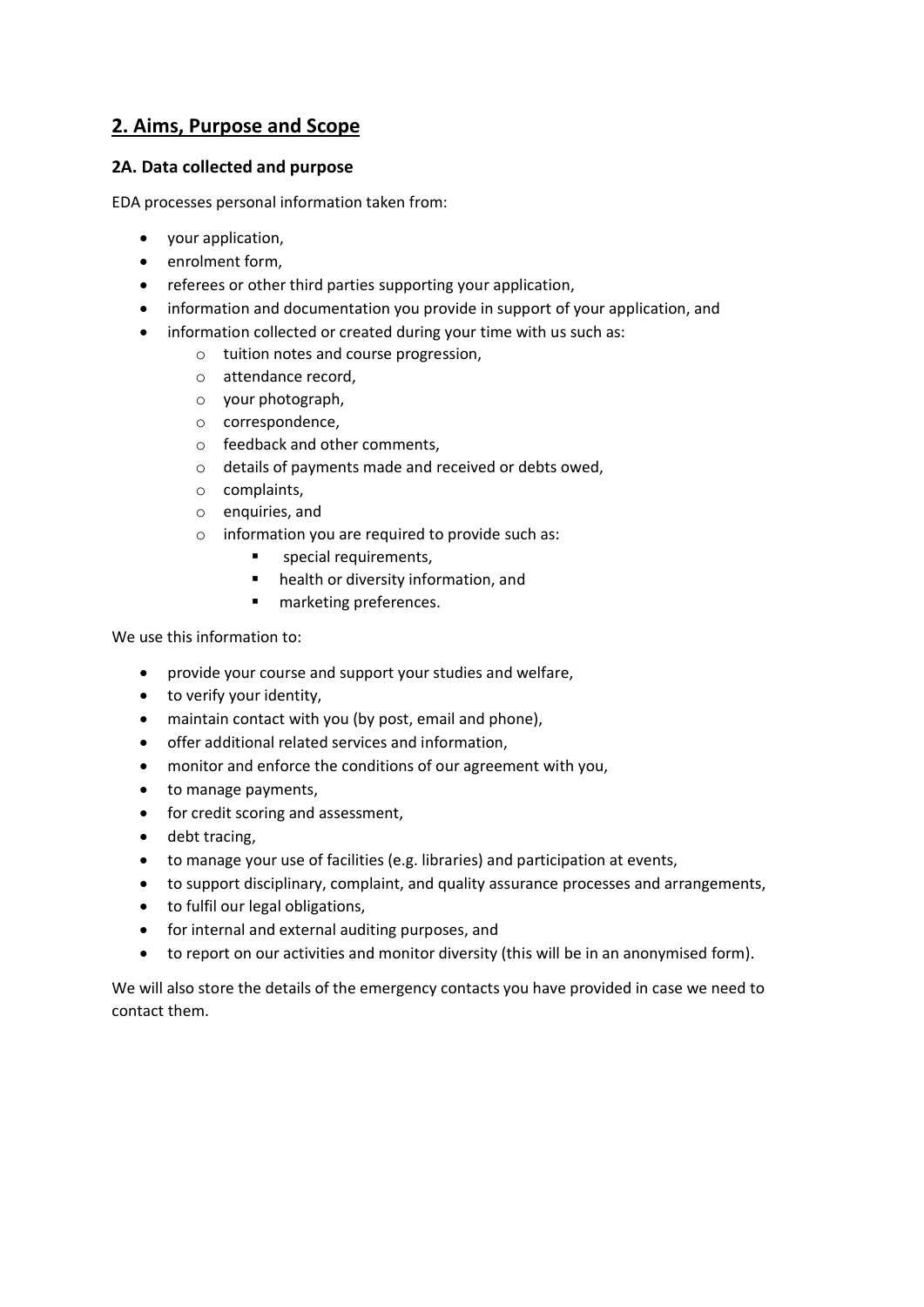# **3. Policy**

#### **3A. Programmes and their storage**

Your personal data will not be used for automated decision making or profiling without your consent.

Examples of the software EDA uses to store your data – and what data is stored within each programme – include:

| Software/programme   | Who is affected                                                                                                                                                          | Data stored                                                                                                                                                                                                                                                                                                                                                                                        |  |
|----------------------|--------------------------------------------------------------------------------------------------------------------------------------------------------------------------|----------------------------------------------------------------------------------------------------------------------------------------------------------------------------------------------------------------------------------------------------------------------------------------------------------------------------------------------------------------------------------------------------|--|
| name                 |                                                                                                                                                                          |                                                                                                                                                                                                                                                                                                                                                                                                    |  |
| Classbiz             | Emil Dale Academy full-time<br>$\bullet$<br>students<br><b>Emil Dale Part Time</b><br>students<br>Emergency contacts and/or<br>Fee payers for every Emil<br>Dale student | Student name<br>Student date of birth<br>Student personal email<br>address (if applicable)<br>Student personal phone<br>$\bullet$<br>number (if applicable)<br>Student sex assigned at<br>birth<br>Emergency contact and/or<br>Fee payer name<br>2 x Emergency contact<br>phone numbers (or 1 x<br>Emergency contact and 1 x<br>Fee payer)<br>Emergency contact and/or<br>Fee payers email address |  |
| Microsoft Teams      | Emil Dale Academy full-time<br>$\bullet$<br>students                                                                                                                     | Student name<br>Student Emil Dale email<br>address<br>Student picture (if student<br>has uploaded it)                                                                                                                                                                                                                                                                                              |  |
| <b>Filemaker Pro</b> | <b>Emil Dale Part Time</b><br>$\bullet$<br>students                                                                                                                      | Student name<br>$\bullet$<br>Student date of birth<br>Student picture                                                                                                                                                                                                                                                                                                                              |  |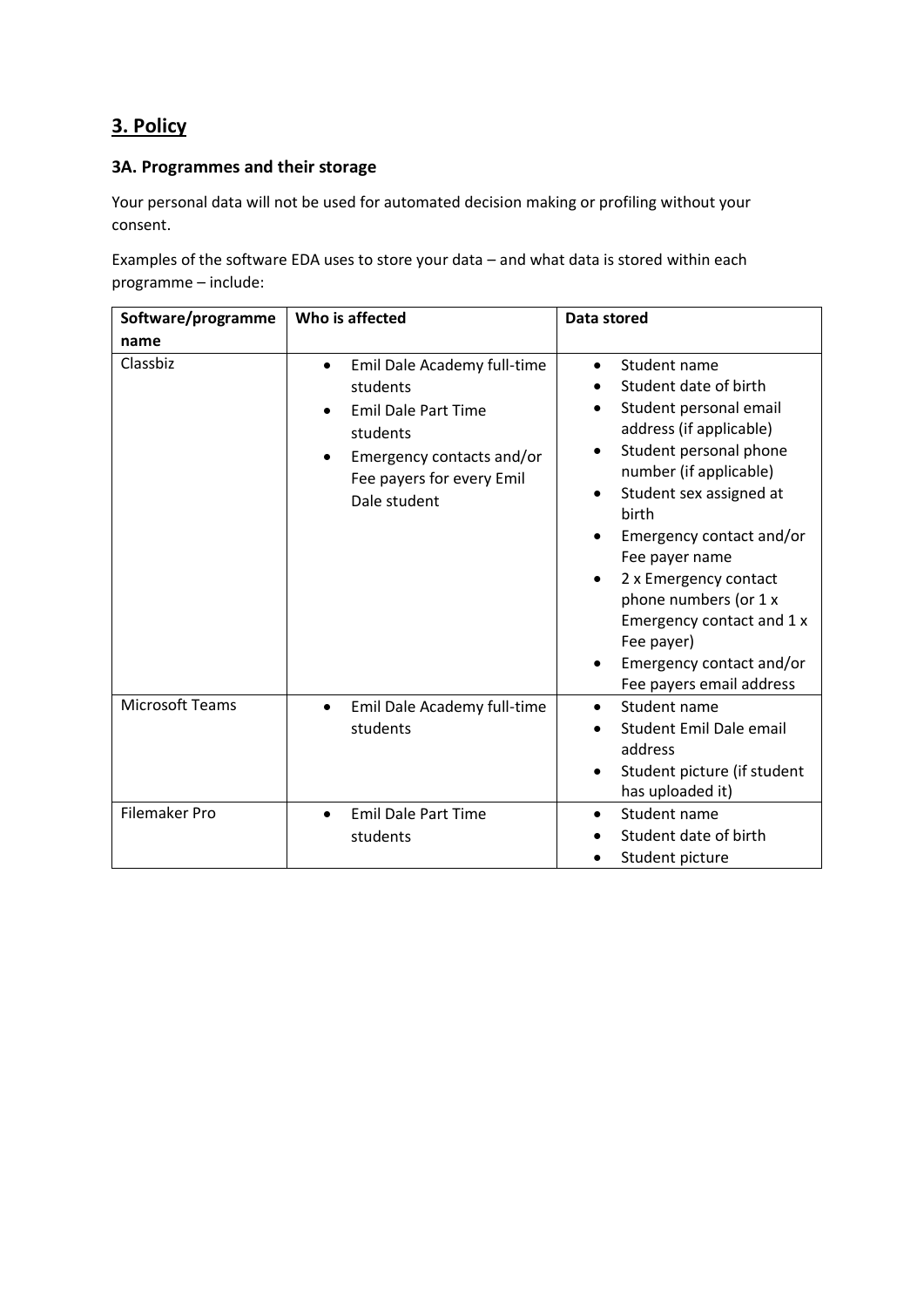#### **3B. Jotform**

Jotform is an online platform which EDA use to store any data that is provided by an applicant and/or student through them completing any electronic form that has been sent to them by EDA.

The data that is stored in Jotform by completion of one – or various – of the EDA electronic forms include: **Form name Who is affected Data stored**  $\overline{\phantom{a}}$ 

| Form name                                       | Who is affected                                                                                                                                                         | Data stored                                                                                                                                                                                                                                                                                                                                                                                                                                                                                                                                                                                                                                                                                                                |
|-------------------------------------------------|-------------------------------------------------------------------------------------------------------------------------------------------------------------------------|----------------------------------------------------------------------------------------------------------------------------------------------------------------------------------------------------------------------------------------------------------------------------------------------------------------------------------------------------------------------------------------------------------------------------------------------------------------------------------------------------------------------------------------------------------------------------------------------------------------------------------------------------------------------------------------------------------------------------|
| Audition<br>Application<br>(face-to-face)       | Any person applying for a<br>face-to-face audition at<br>Emil Dale Academy                                                                                              | Applicant name<br>Applicant email address<br>Applicant phone number<br>$\bullet$<br>Applicant date of birth<br>Applicant ethnicity<br>Applicant pronouns<br>Applicant access requirements (if<br>$\bullet$<br>applicable)                                                                                                                                                                                                                                                                                                                                                                                                                                                                                                  |
| Audition<br>Application<br>(virtual)            | Any person applying for a<br>$\bullet$<br>virtual audition at Emil Dale<br>Academy                                                                                      | Applicant name<br>$\bullet$<br>Applicant email address<br>٠<br>Applicant phone number<br>٠<br>Applicant date of birth<br>Applicant ethnicity<br>٠<br>Applicant pronouns<br>٠<br>Applicant access requirements (if<br>$\bullet$<br>applicable)                                                                                                                                                                                                                                                                                                                                                                                                                                                                              |
| Face-to-Face<br>Audition<br>Information<br>Form | Any person applying for a<br>$\bullet$<br>face-to-face audition at<br>Emil Dale Academy (after<br>filling out Audition<br>Application [face-to-face]<br>on EDA website) | Applicant name<br>$\bullet$<br>Applicant date of birth<br>Applicant nationality<br>٠<br>Applicant first language<br>$\bullet$<br>Applicant gender<br>$\bullet$<br>Applicant pronouns<br>٠<br>Applicant photo<br>٠<br>Applicant physical disability and<br>physical health conditions (if<br>applicable)<br>Applicant mental wellbeing<br>conditions (if applicable)<br>Applicant neurodiverse<br>identification (if applicable)<br>Applicant medical information (if<br>applicable)<br>Applicant correspondence<br>address<br>Applicant phone number<br>Applicant email address<br>Emergency contact name<br>Emergency contact relationship to<br>applicant<br>Emergency contact number<br>Emergency contact email address |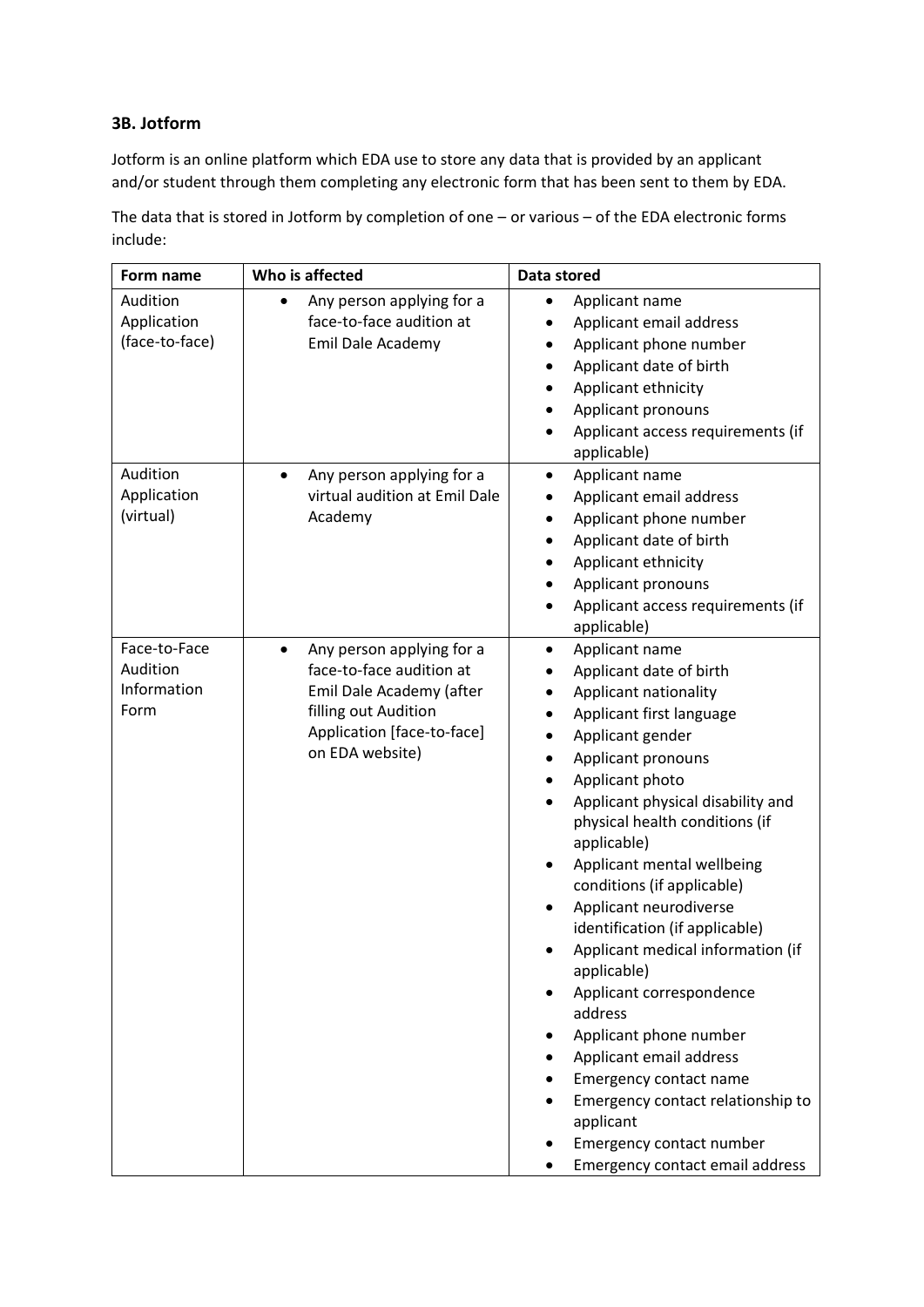| <b>Accepting Your</b><br>Offer (Two-Year<br>Course)              | Any successful two-year<br>$\bullet$<br>course applicant who is<br>accepting their place at<br>Emil Dale Academy                    | Fee payer email address<br>Applicant previous academic<br>credentials<br>Applicant identification copy<br>٠<br>Applicant signature<br>٠<br>Student name<br>$\bullet$<br>Student signature<br>Parent/guardian name<br>Parent/guardian signature<br>Student personal email<br>Student passport copy<br>Student proof of residency copy<br>٠<br>Student photo<br>$\bullet$                 |
|------------------------------------------------------------------|-------------------------------------------------------------------------------------------------------------------------------------|-----------------------------------------------------------------------------------------------------------------------------------------------------------------------------------------------------------------------------------------------------------------------------------------------------------------------------------------------------------------------------------------|
| <b>Accepting Your</b><br>Offer (Three-<br>Year Course)           | Any successful three-year<br>$\bullet$<br>course applicant who is<br>accepting their place at<br>Emil Dale Academy                  | Student name<br>$\bullet$<br>Student signature<br>Parent/guardian name<br>٠<br>Parent/guardian signature<br>Student personal email<br>Student photo                                                                                                                                                                                                                                     |
| <b>Accepting Your</b><br>Offer (One-Year<br>Course)              | Any successful one-year<br>$\bullet$<br>course applicant who is<br>accepting their place at<br>Emil Dale Academy                    | Student name<br>$\bullet$<br>Student signature<br>Parent/guardian name<br>Parent/guardian signature<br>Student personal email<br>Student photo<br>$\bullet$                                                                                                                                                                                                                             |
| <b>Direct</b><br>Undergraduate<br>Partner<br>Application<br>Form | Any successful three-year<br>$\bullet$<br>course applicant who is<br>accepting their place at<br>Emil Dale Academy                  | Student name<br>$\bullet$<br>Student gender<br>Student date of birth<br>Student correspondence address<br>Student contact number<br>Student email<br>Student nationality and country of<br>residence<br>Student fee payment information<br>Student ethnic origin<br>٠<br>Student passport copy<br>$\bullet$<br>Student residential category<br>Student previous academic<br>credentials |
| <b>Welcome Pack</b><br>(Two-Year<br>Course)                      | Any soon-to-be student<br>$\bullet$<br>who is set to join the next<br>intake of two-year course<br>students at Emil Dale<br>Academy | Student name<br>$\bullet$<br>Student date of birth<br>Student term time address<br>$\bullet$<br>Student medication and allergies<br>(if applicable)<br>Student name and address of<br>medical practice<br>Primary contact for fee<br>communications                                                                                                                                     |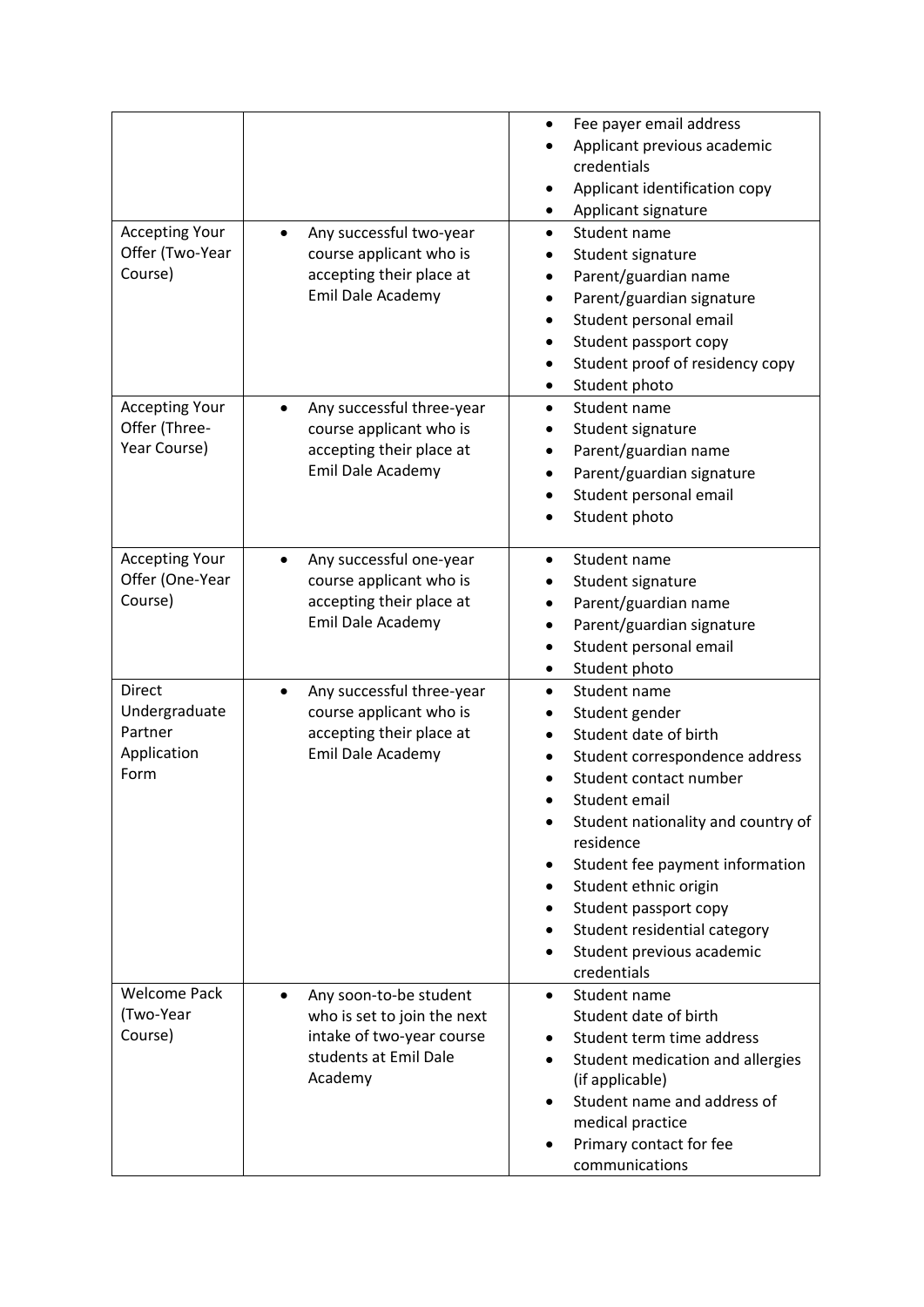|                                               |                                                                                                                                     | Student car number plate (if<br>$\bullet$<br>applicable)<br>1 <sup>st</sup> emergency contact name<br>1 <sup>st</sup> emergency contact email<br>address<br>1st emergency contact phone<br>number<br>2 <sup>nd</sup> emergency contact name<br>2 <sup>nd</sup> emergency contact email<br>address<br>2 <sup>nd</sup> emergency contact phone<br>number<br>Student signature<br>1 <sup>st</sup> and 2 <sup>nd</sup> emergency contact<br>signature                                                                                                                                                                                                                                          |
|-----------------------------------------------|-------------------------------------------------------------------------------------------------------------------------------------|--------------------------------------------------------------------------------------------------------------------------------------------------------------------------------------------------------------------------------------------------------------------------------------------------------------------------------------------------------------------------------------------------------------------------------------------------------------------------------------------------------------------------------------------------------------------------------------------------------------------------------------------------------------------------------------------|
| <b>Welcome Pack</b><br>(Three-Year<br>Course) | Any soon-to-be student<br>who is set to join the next<br>intake of three-year course<br>students at Emil Dale<br>Academy            | Student name<br>$\bullet$<br>Student date of birth<br>Student term time address<br>Student medication and allergies<br>(if applicable)<br>Student name and address of<br>medical practice<br>Primary contact for fee<br>communications<br>Student car number plate (if<br>applicable)<br>1 <sup>st</sup> emergency contact name<br>1 <sup>st</sup> emergency contact email<br>address<br>1 <sup>st</sup> emergency contact phone<br>number<br>2 <sup>nd</sup> emergency contact name<br>2 <sup>nd</sup> emergency contact email<br>address<br>2 <sup>nd</sup> emergency contact phone<br>number<br>Student signature<br>1 <sup>st</sup> and 2 <sup>nd</sup> emergency contact<br>signature |
| <b>Welcome Pack</b><br>(One-Year<br>Course)   | Any soon-to-be student<br>$\bullet$<br>who is set to join the next<br>intake of one-year course<br>students at Emil Dale<br>Academy | Student name<br>$\bullet$<br>Student date of birth<br>Student term time address<br>Student medication and allergies<br>(if applicable)<br>Student name and address of<br>medical practice<br>Primary contact for fee<br>communications<br>Student car number plate (if<br>applicable)                                                                                                                                                                                                                                                                                                                                                                                                      |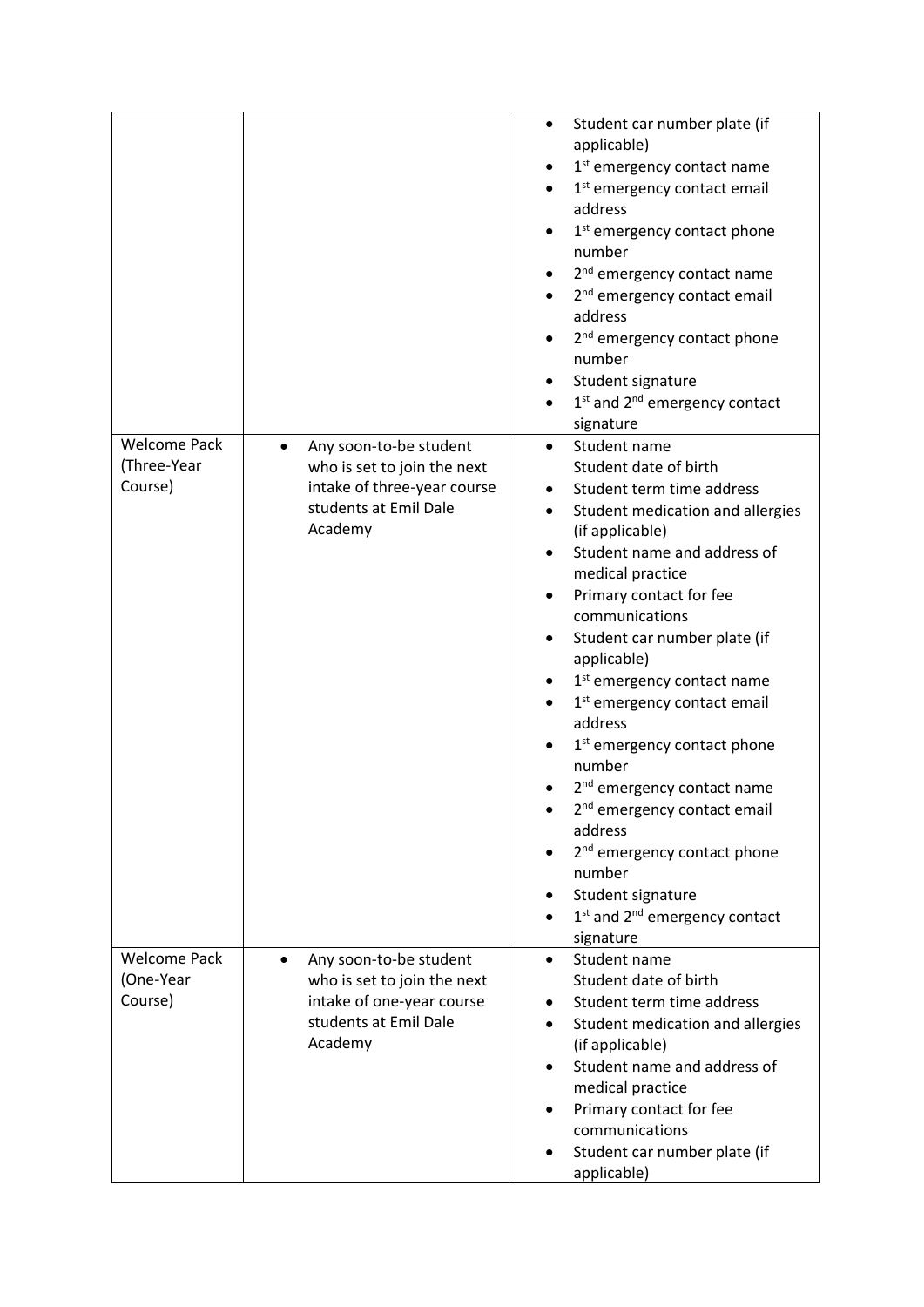|                         |                                                                    | 1 <sup>st</sup> emergency contact name<br>$\bullet$<br>1 <sup>st</sup> emergency contact email<br>address<br>1 <sup>st</sup> emergency contact phone<br>number<br>2 <sup>nd</sup> emergency contact name<br>2 <sup>nd</sup> emergency contact email<br>address<br>2 <sup>nd</sup> emergency contact phone<br>number<br>Student signature<br>1st and 2 <sup>nd</sup> emergency contact<br>$\bullet$<br>signature |
|-------------------------|--------------------------------------------------------------------|-----------------------------------------------------------------------------------------------------------------------------------------------------------------------------------------------------------------------------------------------------------------------------------------------------------------------------------------------------------------------------------------------------------------|
| Open Day<br>Application | Any prospective student<br>$\bullet$<br>who wishes to apply for an | Applicant name<br>$\bullet$<br>Applicant email address<br>$\bullet$                                                                                                                                                                                                                                                                                                                                             |
| Form                    | Open Day at Emil Dale                                              | Applicant phone number<br>$\bullet$                                                                                                                                                                                                                                                                                                                                                                             |
|                         | Academy                                                            | Applicant date of birth<br>$\bullet$                                                                                                                                                                                                                                                                                                                                                                            |
|                         |                                                                    | Applicant access requirements (if<br>$\bullet$                                                                                                                                                                                                                                                                                                                                                                  |
|                         |                                                                    | applicable)                                                                                                                                                                                                                                                                                                                                                                                                     |
| Outreach                | Any person who applies to<br>$\bullet$                             | Applicant name<br>$\bullet$                                                                                                                                                                                                                                                                                                                                                                                     |
| Application             | take part in one of Emil                                           | Applicant date of birth<br>$\bullet$                                                                                                                                                                                                                                                                                                                                                                            |
| Forms                   | Dale Academy's free                                                | Applicant pronouns<br>$\bullet$                                                                                                                                                                                                                                                                                                                                                                                 |
|                         | <b>Outreach Workshops</b>                                          | Applicant email address<br>$\bullet$                                                                                                                                                                                                                                                                                                                                                                            |
|                         |                                                                    | Applicant phone number                                                                                                                                                                                                                                                                                                                                                                                          |
|                         |                                                                    | Applicant correspondence<br>address                                                                                                                                                                                                                                                                                                                                                                             |
|                         |                                                                    | Applicant access requirements (if<br>$\bullet$<br>applicable)                                                                                                                                                                                                                                                                                                                                                   |
|                         |                                                                    | Applicant health conditions (if<br>$\bullet$                                                                                                                                                                                                                                                                                                                                                                    |
|                         |                                                                    | applicable)                                                                                                                                                                                                                                                                                                                                                                                                     |
|                         |                                                                    | Emergency contact name                                                                                                                                                                                                                                                                                                                                                                                          |
|                         |                                                                    | Emergency contact relationship to<br>applicant                                                                                                                                                                                                                                                                                                                                                                  |
|                         |                                                                    | Emergency contact phone                                                                                                                                                                                                                                                                                                                                                                                         |
|                         |                                                                    | number                                                                                                                                                                                                                                                                                                                                                                                                          |
|                         |                                                                    | Emergency contact email address                                                                                                                                                                                                                                                                                                                                                                                 |

# **3C. Customer Safety**

EDA take the handling of all data extremely seriously. The following processes are in place to ensure that data EDA hold is as secure as possible:

## **1. Individual Logins**

All EDA administrative staff have individual log-in details to access their computer. Staff must log out of their computer if they leave their computer unattended for any time and must fully log out and shut down the computer when their shift for the day finishes. These computer log-in details automatically sync up with the staff member's access to Microsoft Teams, and the relevant Teams they are privy to.